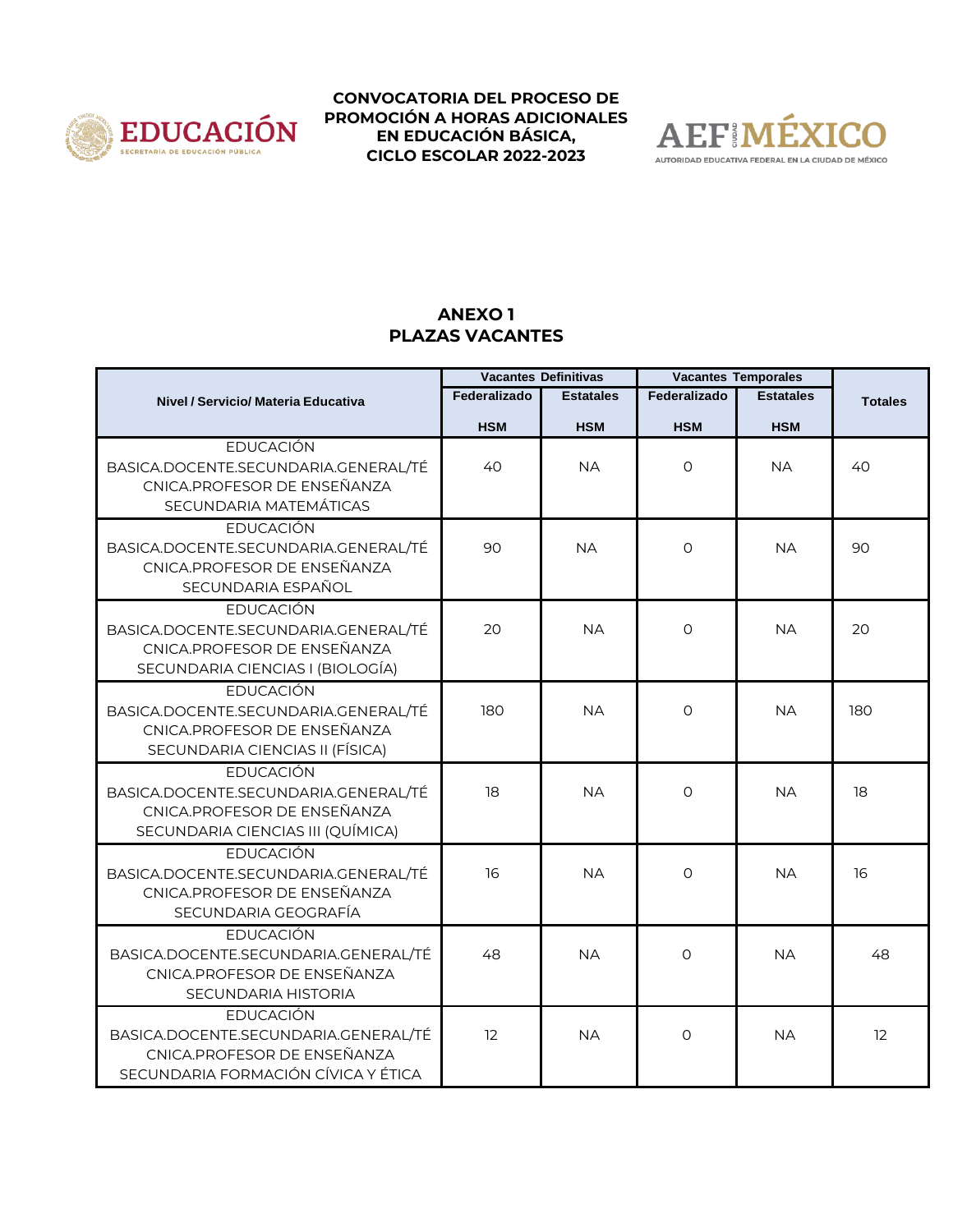



| <b>EDUCACIÓN</b><br>BASICA.DOCENTE.PREESCOLAR/PRIMARIA/SE<br>CUNDARIAPROFESOR DE ENSEÑANZA DE<br><b>INGLÉS</b>                                                               | 201            | <b>NA</b> | $\circ$  | <b>NA</b> | 201 |
|------------------------------------------------------------------------------------------------------------------------------------------------------------------------------|----------------|-----------|----------|-----------|-----|
| <b>EDUCACIÓN</b><br>BASICA.DOCENTE.PREESCOLAR/PRIMARIA/SE<br>CUNDARIAPROFESOR DE EDUCACION FISICA                                                                            | 00             | <b>NA</b> | $\circ$  | <b>NA</b> | OO  |
| <b>EDUCACIÓN</b><br>BASICA.DOCENTE.SECUNDARIA.GENERAL/TÉ<br>CNICA.PROFESOR DE ENSEÑANZAS DE<br>ADIESTRAMIENTO DE SECUNDARIAS<br>ADMINISTRACIÓN CONTABLE                      | 00             | <b>NA</b> | $\Omega$ | <b>NA</b> | OO  |
| <b>EDUCACIÓN</b><br>BASICA.DOCENTE.SECUNDARIA.GENERAL/TÉ<br>CNICA.PROFESOR DE ENSEÑANZAS DE<br>ADIESTRAMIENTO DE SECUNDARIAS<br>CARPINTERÍA E INDUSTRIA DE LA MADERA         | 63             | <b>NA</b> | $\Omega$ | <b>NA</b> | 63  |
| EDUCACIÓN<br>BASICA.DOCENTE.SECUNDARIA.GENERAL/TÉ<br>CNICA.PROFESOR DE ENSEÑANZAS DE<br>ADIESTRAMIENTO DE SECUNDARIAS<br><b>COMUNIDADES VIRTUALES</b>                        | 0 <sup>0</sup> | <b>NA</b> | $\Omega$ | <b>NA</b> | OO  |
| EDUCACIÓN<br>BASICA.DOCENTE.SECUNDARIA.GENERAL/TÉ<br>CNICA.PROFESOR DE ENSEÑANZAS DE<br>ADIESTRAMIENTO DE SECUNDARIAS<br>CONFECCIÓN DEL VESTIDO E INDUSTRIA<br><b>TEXTIL</b> | 60             | <b>NA</b> | $\Omega$ | <b>NA</b> | 60  |
| <b>EDUCACIÓN</b><br>BASICA.DOCENTE.SECUNDARIA.GENERAL/TÉ<br>CNICA.PROFESOR DE ENSEÑANZAS DE<br>ADIESTRAMIENTO DE SECUNDARIAS<br>CONSTRUCCIÓN DE LA VIVIENDA                  | 0 <sup>0</sup> | <b>NA</b> | $\Omega$ | <b>NA</b> | OO  |
| <b>EDUCACIÓN</b><br>BASICA.DOCENTE.SECUNDARIA.GENERAL/TÉ<br>CNICA.PROFESOR DE ENSEÑANZAS DE<br>ADIESTRAMIENTO DE SECUNDARIAS DISEÑO<br>ARQUITÉCTÓNICO                        | 60             | <b>NA</b> | $\Omega$ | <b>NA</b> | 60  |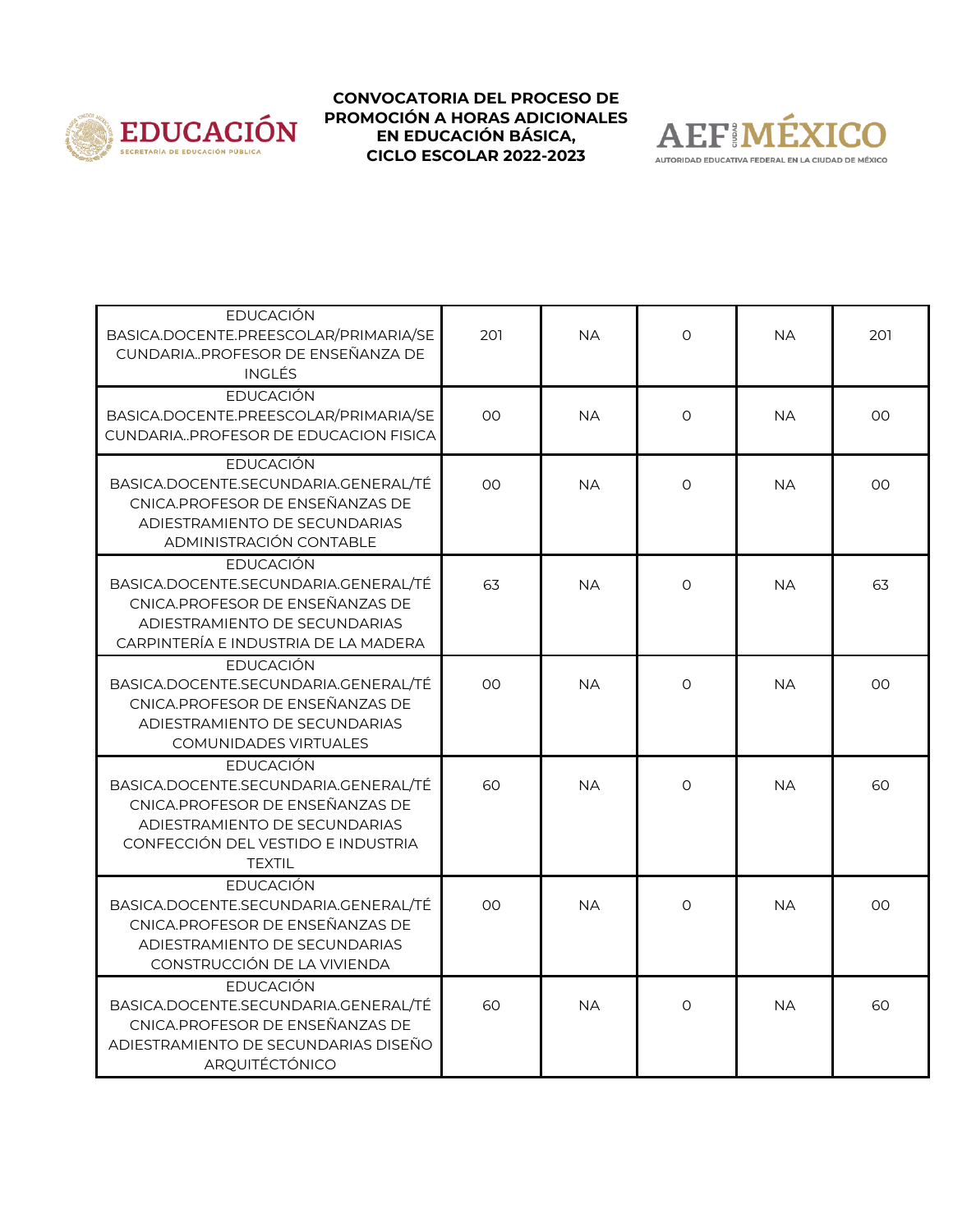



| <b>EDUCACIÓN</b><br>BASICA.DOCENTE.SECUNDARIA.GENERAL/TÉ<br>CNICA.PROFESOR DE ENSEÑANZAS DE<br>ADIESTRAMIENTO DE SECUNDARIAS DISEÑO<br>DE CIRCUITOS ELÉCTRICOS                           | 60 | <b>NA</b> | $\circ$  | <b>NA</b> | 60 |
|------------------------------------------------------------------------------------------------------------------------------------------------------------------------------------------|----|-----------|----------|-----------|----|
| <b>EDUCACIÓN</b><br>BASICA.DOCENTE.SECUNDARIA.GENERAL/TÉ<br>CNICA.PROFESOR DE ENSEÑANZAS DE<br>ADIESTRAMIENTO DE SECUNDARIAS DISEÑO<br>DE ESTRUCTURA METÁLICAS                           | 63 | <b>NA</b> | $\Omega$ | <b>NA</b> | 63 |
| <b>EDUCACIÓN</b><br>BASICA.DOCENTE.SECUNDARIA.GENERAL/TÉ<br>CNICA.PROFESOR DE ENSEÑANZAS DE<br>ADIESTRAMIENTO DE SECUNDARIAS DISEÑO<br><b>DE INTERIORES</b>                              | 00 | <b>NA</b> | $\circ$  | <b>NA</b> | 00 |
| EDUCACIÓN<br>BASICA.DOCENTE.SECUNDARIA.GENERAL/TÉ<br>CNICA.PROFESOR DE ENSEÑANZAS DE<br>ADIESTRAMIENTO DE SECUNDARIAS DISEÑOY<br>CONFECCIÓN DEL VESTIDO                                  | 60 | <b>NA</b> | $\circ$  | <b>NA</b> | 60 |
| <b>EDUCACIÓN</b><br>BASICA.DOCENTE.SECUNDARIA.GENERAL/TÉ<br>CNICA.PROFESOR DE ENSEÑANZAS DE<br>ADIESTRAMIENTO DE SECUNDARIAS DISEÑOY<br>CREACIÓN PLÁSTICA                                | 60 | <b>NA</b> | $\Omega$ | <b>NA</b> | 60 |
| EDUCACIÓN<br>BASICA.DOCENTE.SECUNDARIA.GENERAL/TÉ<br>CNICA.PROFESOR DE ENSEÑANZAS DE<br>ADIESTRAMIENTO DE SECUNDARIAS DISEÑOY<br>MECÁNICA AUTOMOTRIZ                                     | 00 | <b>NA</b> | $\Omega$ | <b>NA</b> | 00 |
| <b>EDUCACIÓN</b><br>BASICA.DOCENTE.SECUNDARIA.GENERAL/TÉ<br>CNICA.PROFESOR DE ENSEÑANZAS DE<br>ADIESTRAMIENTO DE SECUNDARIAS<br>ELECTRÓNICA COMUNICACIÓN Y SISTEMAS DE<br><b>CONTROL</b> | 00 | <b>NA</b> | $\Omega$ | <b>NA</b> | 90 |
| <b>EDUCACIÓN</b><br>BASICA.DOCENTE.SECUNDARIA.GENERAL/TÉ<br>CNICA.PROFESOR DE ENSEÑANZAS DE<br>ADIESTRAMIENTO DE SECUNDARIAS ESTÉTICA                                                    | 72 | <b>NA</b> | $\Omega$ | <b>NA</b> | 72 |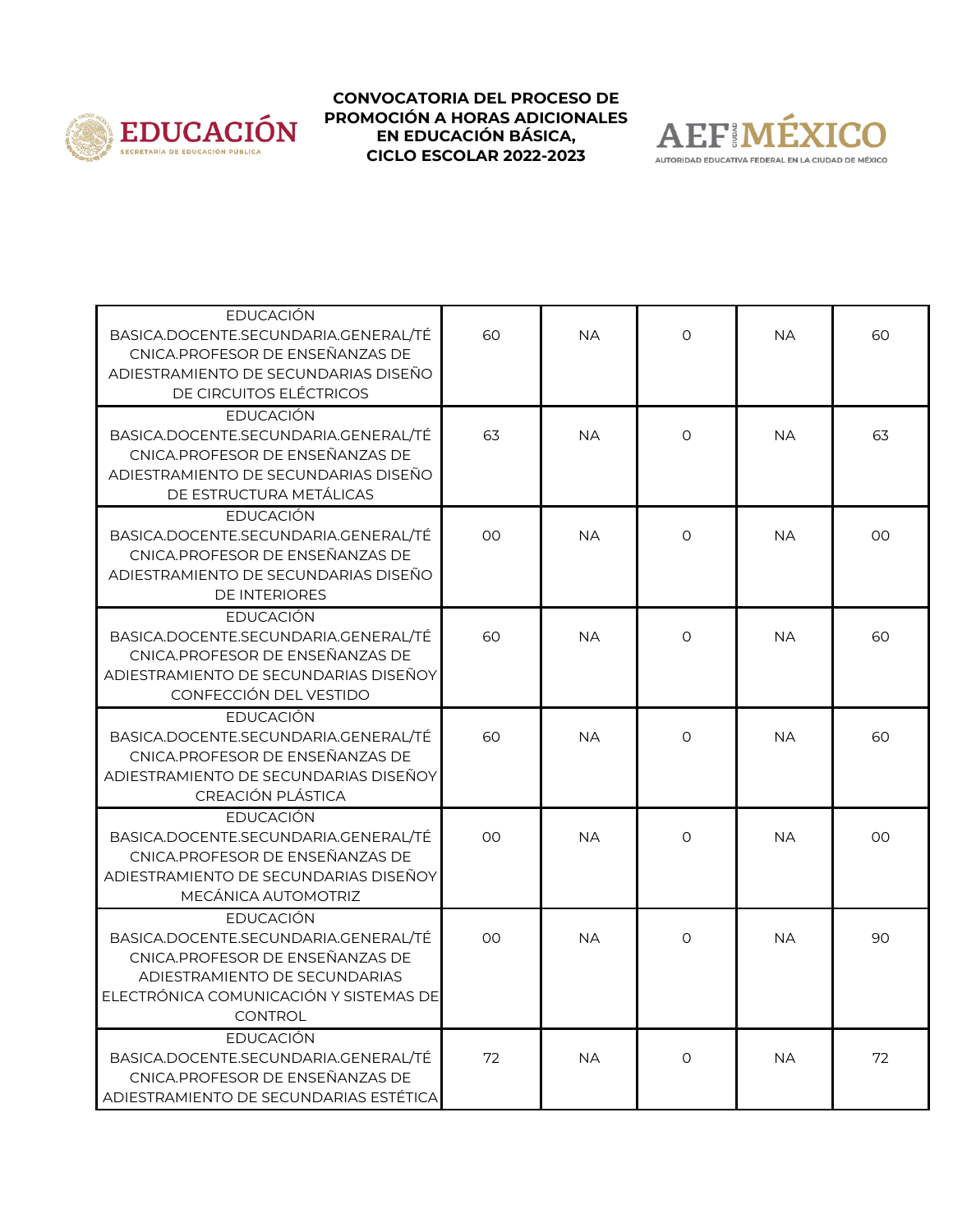



| Y SALUD CORPORAL                                                                                                                                                                  |                |           |          |           |                |
|-----------------------------------------------------------------------------------------------------------------------------------------------------------------------------------|----------------|-----------|----------|-----------|----------------|
|                                                                                                                                                                                   |                |           |          |           |                |
| <b>EDUCACIÓN</b><br>BASICA.DOCENTE.SECUNDARIA.GENERAL/TÉ<br>CNICA.PROFESOR DE ENSEÑANZAS DE<br>ADIESTRAMIENTO DE SECUNDARIAS<br><b>INFORMÁTICA</b>                                | 00             | <b>NA</b> | $\circ$  | <b>NA</b> | 00             |
| EDUCACIÓN<br>BASICA.DOCENTE.SECUNDARIA.GENERAL/TÉ<br>CNICA.PROFESOR DE ENSEÑANZAS DE<br>ADIESTRAMIENTO DE SECUNDARIAS<br><b>INSTALACIONES ELÉCTRICAS</b>                          | OO             | <b>NA</b> | $\Omega$ | <b>NA</b> | 00             |
| <b>EDUCACIÓN</b><br>BASICA.DOCENTE.SECUNDARIA.GENERAL/TÉ<br>CNICA.PROFESOR DE ENSEÑANZAS DE<br>ADIESTRAMIENTO DE SECUNDARIAS<br>INSTALACIONES HIDRAÚLICAS                         | 00             | <b>NA</b> | $\Omega$ | <b>NA</b> | 00             |
| <b>EDUCACIÓN</b><br>BASICA.DOCENTE.SECUNDARIA.GENERAL/TÉ<br>CNICA.PROFESOR DE ENSEÑANZAS DE<br>ADIESTRAMIENTO DE SECUNDARIAS<br>MECÁNICA AUTOMOTRIZ                               | 0 <sup>0</sup> | <b>NA</b> | $\Omega$ | <b>NA</b> | 0 <sup>0</sup> |
| <b>EDUCACIÓN</b><br>BASICA.DOCENTE.SECUNDARIA.GENERAL/TÉ<br>CNICA.PROFESOR DE ENSEÑANZAS DE<br>ADIESTRAMIENTO DE SECUNDARIAS<br><b>OFIMÁTICA</b>                                  | 00             | <b>NA</b> | $\Omega$ | <b>NA</b> | 00             |
| <b>EDUCACIÓN</b><br>BASICA.DOCENTE.SECUNDARIA.GENERAL/TÉ<br>CNICA.PROFESOR DE ENSEÑANZAS DE<br>ADIESTRAMIENTO DE SECUNDARIAS<br>PREPARACIÓN Y CONSERVACIÓN DE<br><b>ALIMENTOS</b> | 00             | <b>NA</b> | $\Omega$ | <b>NA</b> | 00             |
| EDUCACIÓN<br>BASICA.DOCENTE.SECUNDARIA.GENERAL/TÉ<br>CNICA.PROFESOR DE ENSEÑANZAS DE<br>ADIESTRAMIENTO DE SECUNDARIAS<br>PROCESOS ADMINISTRATIVOS                                 | OO             | <b>NA</b> | $\circ$  | <b>NA</b> | 00             |